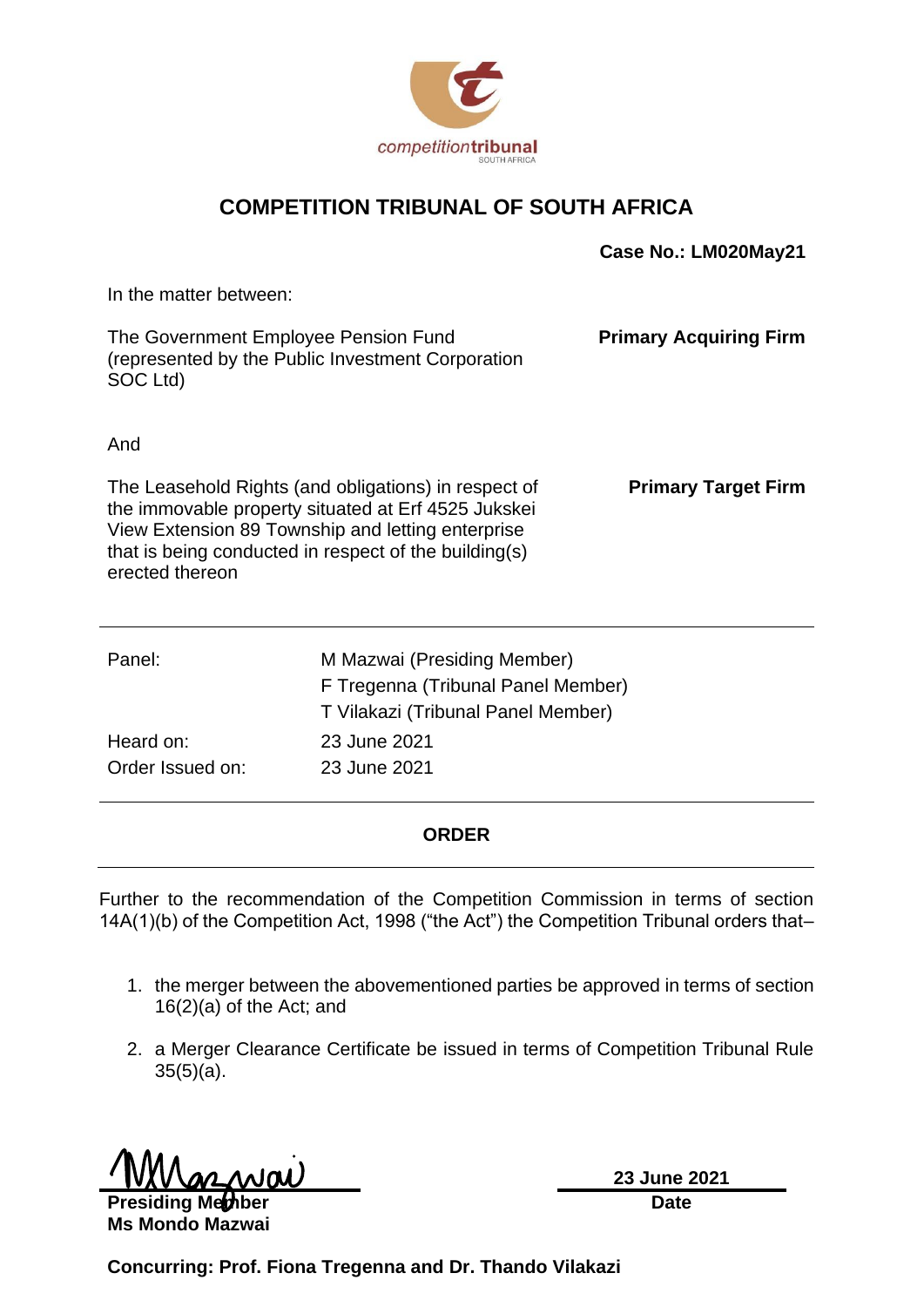

# **Notice CT 10**

### **About this Notice**

This notice is issued in terms of section 16 of the Competition Act.

You may appeal against this decision to the Competition Appeal Court within 20 business days.

## **Contacting the Tribunal**

The Competition Tribunal Private Bag X24 Sunnyside Pretoria 0132 Republic of South Africa tel: 27 12 394 3300 fax: 27 12 394 0169 e-mail: ctsa@comptrib.co.za

# **Merger Clearance Certificate**

**Date** : 23 June 2021

**To** : ENSafrica Attorneys

#### Case Number: LM020May21

The Government Employee Pension Fund (Represented by the Public Investment Corporation SOC Ltd) And The Leasehold Right (And Obligations) in Respect of the Immovable Property Situated at the ERF 4525 Jukskei View Extension 89 Township and Letting Enterprise That is Being Conducted in Respect of the Building(s) Erected Thereon

You applied to the Competition Commission on **04 May 2021** for merger approval in accordance with Chapter 3 of the Competition Act.

Your merger was referred to the Competition Tribunal in terms of section 14A of the Act, or was the subject of a Request for consideration by the Tribunal in terms of section 16(1) of the Act.

After reviewing all relevant information, and the recommendation or decision of the Competition Commission, the Competition Tribunal approves the merger in terms of section 16(2) of the Act, for the reasons set out in the Reasons for Decision.

This approval is subject to:

no conditions.

the conditions listed on the attached sheet.

The Competition Tribunal has the authority in terms of section 16(3) of the Competition Act to revoke this approval if

- a) it was granted on the basis of incorrect information for which a party to the merger was responsible.
- b) the approval was obtained by deceit.
- c) a firm concerned has breached an obligation attached to this approval.

**The Registrar, Competition Tribunal**<br>Tebogo *II put Le*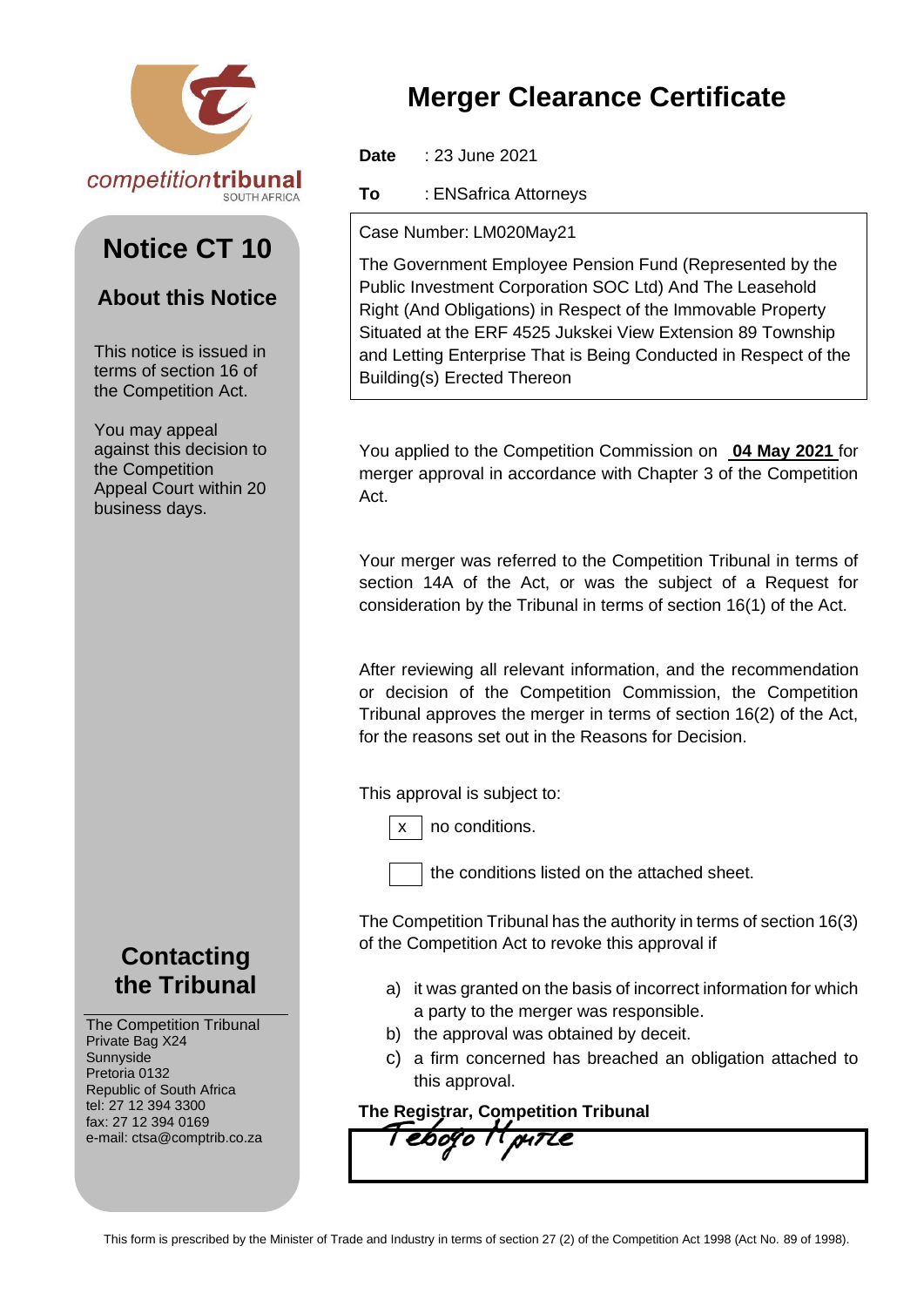

## **COMPETITION TRIBUNAL OF SOUTH AFRICA**

**Case no: LM020May21**

**The Government Employee Pension Fund (represented by the Public Investment Corporation SOC Limited)** (Primary Acquiring Firm)

and

**The Leasehold Rights (and obligations) in respect of the immovable property situated at Erf 4525 Jukskei View Extension 89 Township and the letting enterprise that is being conducted in respect of the building(s) erected thereon** (Primary Target Firm)

| Heard on:        | 23 June 2021 |
|------------------|--------------|
| Order Issued on: | 23 June 2021 |

### **REASONS FOR DECISION**

- [1] On 23 June 2021, the Competition Tribunal unconditionally approved a large merger whereby the Government Employee Pension Fund (represented by the Public Investment Corporation SOC Limited) (the "GEPF") intends to acquire the Leasehold Rights (and obligations) in respect of the immovable property situated at Erf 4525 Jukskei View Extension 89 Township (the "Deloitte Property") and letting enterprise that is being conducted in respect of the building(s) erected thereon (the "Deloitte Property Business"), as a going concern. 1
- [2] The GEPF is not controlled by any firm, but is managed by the Public Investment Corporation SOC Limited (the "PIC"), which is wholly owned by the South African Government. The GEPF controls a number of firms, none of which are relevant to this transaction. 2
- [3] Pre-merger, the Target Firm is jointly controlled by Dale Creek Investments (Pty) Ltd and Attacq Waterfall Investment Company (Pty) Ltd, and does not control any firm.
- [4] The GEPF Group is a 'defined-benefit fund' which manages pensions and related benefits on behalf of government employees in South Africa, investing in a variety of asset classes and businesses within various industries. Of relevance, is the fact that the GEPF Group owns office properties or has interests in firms that are active in the property sector, namely through the ownership and/or provision of rentable office space in the Gauteng province.

<sup>1</sup> Collectively referred to as the Target Firm.

<sup>2</sup> The GEPF and all its subsidiaries will be collectively referred to as the "GEPF Group".